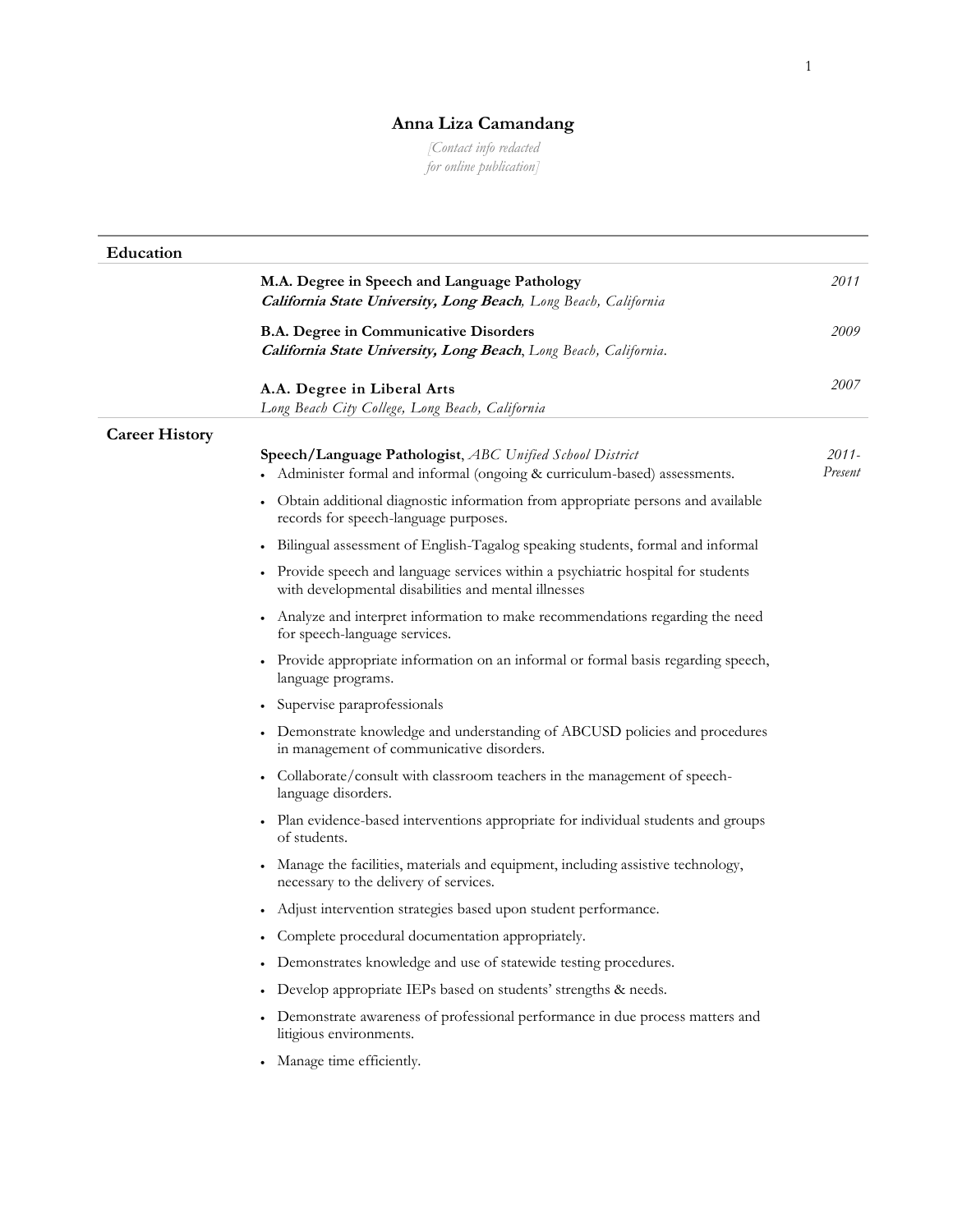|                            | Speech/Language Pathologist, Little Voices Speech Therapy, Long Beach, CA                                                                   | $2013-$<br>Present |
|----------------------------|---------------------------------------------------------------------------------------------------------------------------------------------|--------------------|
|                            | • Administer formal and informal assessments for children and young adolescents                                                             |                    |
|                            | • Supervision of licensed Speech-Language Pathology Assistants                                                                              |                    |
|                            | Administration of speech and language therapy<br>$\bullet$                                                                                  |                    |
|                            | Assessment and therapy administration to children with mild-moderate learning<br>$\bullet$<br>disabilities.                                 |                    |
|                            | • Development of district-wide bilingual/culturally appropriate assessment battery.                                                         |                    |
|                            | Speech/Language Pathologist, North Coast Rehab<br>• Assessment of speech and language skills in adults in skilled nursing facilities        | 2015-2016          |
|                            | Multidisciplinary collaboration with rehabilitation professionals including physical<br>$\bullet$<br>therapists and occupational therapists |                    |
|                            | Provide treatment for cognitive-linguistic skills and dysphagia/swallowing<br>disorders                                                     |                    |
| <b>Teaching Experience</b> |                                                                                                                                             |                    |
|                            |                                                                                                                                             | $2013-$            |

| Practicum Supervisor, California State University, Long Beach                                                                                                                                                             | <b>∠∪ / -</b><br>Present |
|---------------------------------------------------------------------------------------------------------------------------------------------------------------------------------------------------------------------------|--------------------------|
| Develop course objectives in accordance with ASHA Certificate of Clinical<br>$\bullet$<br>Competence                                                                                                                      |                          |
| Develop diagnostic guidelines for graduate clinicians using formal and informal<br>assessment procedures                                                                                                                  |                          |
| Assisting with interpretation and integration of test results and behavioral<br>$\bullet$<br>observations, synthesizes information gained from all sources, develops diagnostic<br>impressions, and makes recommendation. |                          |
| Develop therapeutic guidelines for graduate clinicians implementing individualized<br>goals and objectives for clients.                                                                                                   |                          |
| Assisting clinicians with development and use of materials and instrumentation for<br>treatment of communication disorders.                                                                                               |                          |
| Review of current researched-based therapeutic strategies.<br>$\bullet$                                                                                                                                                   |                          |
| Assist students with administrative duties related to the field of communication<br>disorders.                                                                                                                            |                          |
| <b>Lecturer,</b> California State University, Long Beach<br>Clinical Observations and Professional Writing – undergraduate level course                                                                                   | $2015 -$<br>Present      |
|                                                                                                                                                                                                                           |                          |

- Behavior Management and Counseling undergraduate level course
- Child Language: Birth through Adolescence undergraduate level course
- Phonology undergraduate level course